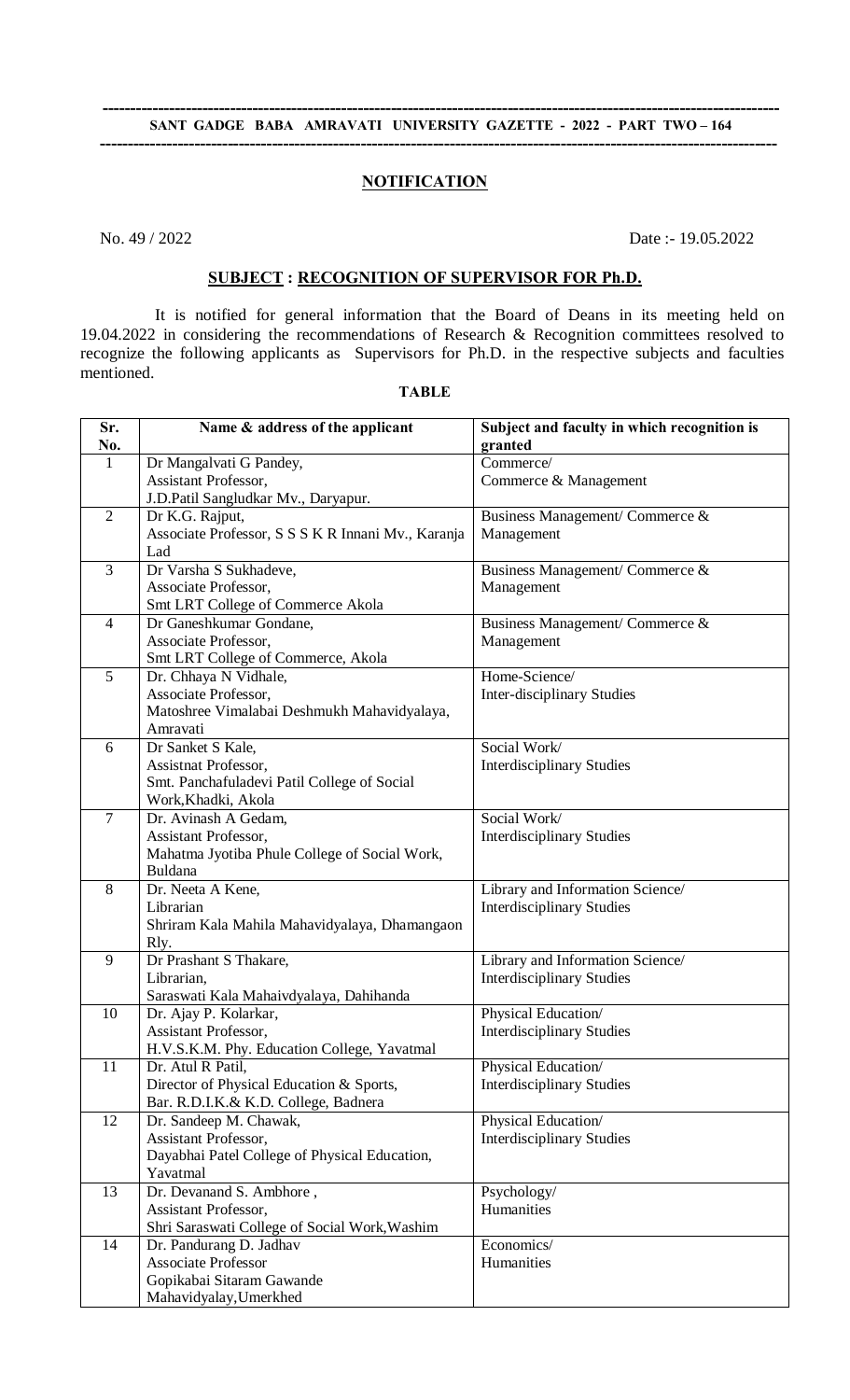# **SANT GADGE BABA AMRAVATI UNIVERSITY GAZETTE - 2022 - PART TWO – 165 --------------------------------------------------------------------------------------------------------------------------**

| 15 | Dr. Gajanan G. Bharati                        | Economics/                |
|----|-----------------------------------------------|---------------------------|
|    | Assistant Professor,                          | Humanities                |
|    | Shri. Shivaji Arts And Commerce               |                           |
|    |                                               |                           |
|    | College, Amravati                             |                           |
| 16 | Dr. Nivrutti A. Pistulkar                     | Economics/                |
|    | Associate Professor,                          | Humanities                |
|    | Late R. Bharti Arts, Commerce and Smt. S. R.  |                           |
|    | Bharti Science College, Arni                  |                           |
| 17 | Dr. Pandurang D. Hudekar                      | Economics/                |
|    | Assistant Professor,                          | Humanities                |
|    |                                               |                           |
|    | Vidarbha Mahavidyalay, Buldana                |                           |
| 18 | Dr. Ananda P. Wadwale                         | Economics/                |
|    | <b>Assistant Professor</b>                    | Humanities                |
|    | Phulsingh Naik Mahavidyalay, Pusad            |                           |
| 19 | Dr. Vijay D. Kapse                            | Economics/                |
|    | <b>Assistant Professor</b>                    | Humanities                |
|    | Mahila Arts Commerce College, Chandur Railway |                           |
|    |                                               |                           |
| 20 | Dr. Shankar M. Sawant                         | Economics/                |
|    | <b>Assistant Professor</b>                    | Humanities                |
|    | Mungasaji Maharaj Mahavidyalay, Darwha        |                           |
| 21 | Dr. Manjusha H. Dhapudkar                     | History/Humanities        |
|    | <b>Assistant Professor</b>                    |                           |
|    | Mahila Mahavidyalay, Amravati.                |                           |
| 22 | Dr. Smita M. Jadhao                           | History/Humanities        |
|    | <b>Assistant Professor</b>                    |                           |
|    |                                               |                           |
|    | Arts & Science College Kurha                  |                           |
| 23 | Dr. Rekha M. Badodekar                        | <b>History/Humanities</b> |
|    | <b>Assistant Professor</b>                    |                           |
|    | Lokmanya Tilak Mahavidyalay, Wani             |                           |
| 24 | Dr. Thakursing T. Rathod                      | History/Humanities        |
|    | <b>Assistant Professor</b>                    |                           |
|    | Smt. Narsamma Arts Comm & Sci College         |                           |
|    |                                               |                           |
|    | Kirannagar Amravati.                          |                           |
| 25 | Dr. Rajendrasing H. Devare                    | History/Humanities        |
|    | <b>Associate Professor</b>                    |                           |
|    | Shri. Vyankatesh Arts Commerce & Science      |                           |
|    | College Deulgaon Raja                         |                           |
| 26 | Dr. Sarita D. Deshmukh                        | Home-Economics/Humanities |
|    | <b>Assistant Professor</b>                    |                           |
|    | Loknayak Bapuji Aney Mahila Mahavidyalay,     |                           |
|    |                                               |                           |
|    | Yavatmal                                      |                           |
| 27 | Dr. Jyotsna S. Pusate                         | Home-Economics/Humanities |
|    | <b>Assiatant Professor</b>                    |                           |
|    | J. D. Patil Sangludkar Mahavidyalay Daryapur  |                           |
| 28 | Dr. Subhash G. Raut                           | English/Humanities        |
|    | <b>Assistant Professor</b>                    |                           |
|    | S.P.M. Tatyasaheb Mahajan Arts & Commerce     |                           |
|    | College Chikhli.                              |                           |
|    |                                               |                           |
| 29 | Dr. Rajesh A. Ade                             | English/Humanities        |
|    | <b>Assistant Professor</b>                    |                           |
|    | Shriram Kala Mahavidyalay Dhamangaon Rly      |                           |
| 30 | Dr. Veera P Mandavkar                         | Marathi/Humanities        |
|    | <b>Assistant Professor</b>                    |                           |
|    | Indira Mahavidyalay, Kalamb.                  |                           |
| 31 | Dr. Anil B Bhagat                             | Marathi/Humanities        |
|    | Professor                                     |                           |
|    |                                               |                           |
|    | Ramkrushna Mahavidyalay, Darapur              |                           |
| 32 | Dr. Pandhari V Doifode                        | Marathi/Humanities        |
|    | Associate Professor,                          |                           |
|    | Sant Bhagwan Baba Arts Mahavidyalay,          |                           |
|    | Shindkhed Raja                                |                           |
| 33 | Dr. Mamata V Dayane                           | Marathi/Humanities        |
|    | Assistant Professor,                          |                           |
|    |                                               |                           |
|    | Loknayak Bapuji Aney Mahila Mv, Yavatmal      |                           |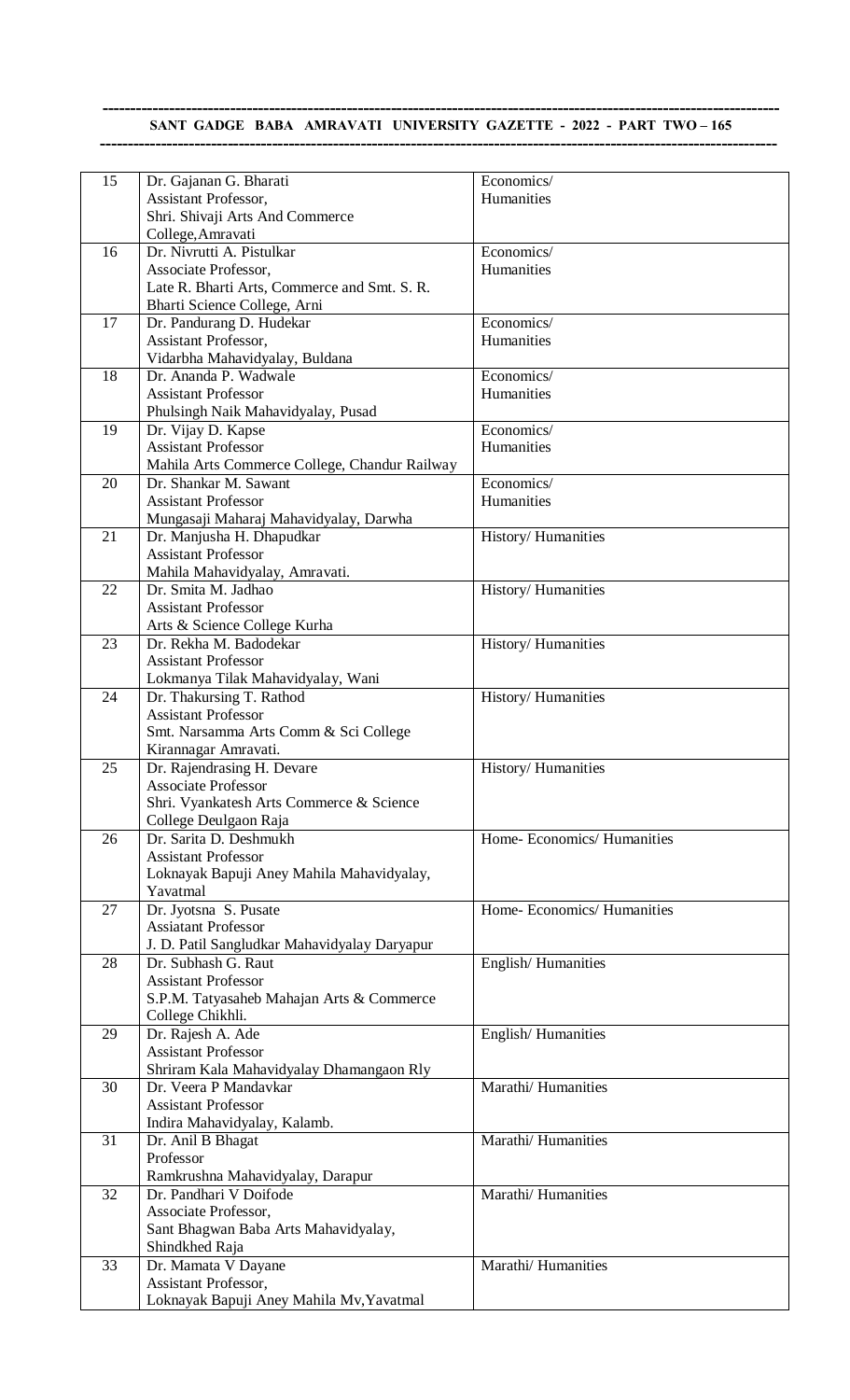## **-------------------------------------------------------------------------------------------------------------------------- SANT GADGE BABA AMRAVATI UNIVERSITY GAZETTE - 2022 - PART TWO -166 --------------------------------------------------------------------------------------------------------------------------**

| 34 | Dr. Sagar S Gawai                                                               | <b>Marathi/Humanities</b>        |
|----|---------------------------------------------------------------------------------|----------------------------------|
|    | <b>Assistant Professor,</b><br>Late B. S. Arts Prof. N. G. Science & A. G. Comm |                                  |
|    | Mahavidyalay,                                                                   |                                  |
|    | Sakharkherda                                                                    |                                  |
| 35 | Dr. Mukesh B Sardar                                                             | Marathi/ Humanities              |
|    | Associate Professor,                                                            |                                  |
|    | Arts Science & Comm Mahavidyalay,                                               |                                  |
|    | Chikhaldara                                                                     |                                  |
| 36 | Dr. Anita A Kamble                                                              | Marathi/ Humanities              |
|    | Associate Professor,                                                            |                                  |
|    | Phulsing Naik Mahavidyalay,                                                     |                                  |
|    | Pusad                                                                           |                                  |
| 37 | Dr. Pradip R Raut                                                               | Marathi/ Humanities              |
|    | <b>Associate Professor</b>                                                      |                                  |
|    | S. P. M. Science & Gilani Arts, Comm                                            |                                  |
|    | Mahavidyalay, Ghatanji                                                          |                                  |
| 38 | Dr. Rajesh R Chaware                                                            | Marathi/Humanities               |
|    | Assistant Professor,                                                            |                                  |
|    | Arts, Commerce & Science Mahavidyalay,                                          |                                  |
|    | Maregaon<br>Dr. Keshao K Gadbail                                                | Marathi/ Humanities              |
| 39 |                                                                                 |                                  |
|    | Assistant Professor,<br>Smt. Kesharbai Lahoti Mahavidyalay,                     |                                  |
|    | Amravati                                                                        |                                  |
| 40 | Dr. Ajay K Khadse                                                               | Marathi/ Humanities              |
|    | Associate Professor,                                                            |                                  |
|    | Late. Narayanrao A. Deshmukh Arts & Comm Mv,                                    |                                  |
|    | <b>Chandur Bazar</b>                                                            |                                  |
| 41 | Dr. Sanjay S Pohare                                                             | Marathi/Humanities               |
|    | <b>Associate Professor</b>                                                      |                                  |
|    | Shri Shivaji College of Arts, Commerce & Science                                |                                  |
|    | , Akola.                                                                        |                                  |
| 42 | Dr Anil J. Gour,                                                                | Zoology/                         |
|    | Associate Professor,                                                            | Science & Technology             |
|    | Br.Ramrao Deshmukh Arts, Smt. Indiraji Kapadiya                                 |                                  |
|    | Commerce & Nya. Krushnarao Deshmukh Science                                     |                                  |
|    | College, Badnera                                                                |                                  |
| 43 | Dr Sagar D Dawada,                                                              | Zoology/                         |
|    | Assistnat Professor,                                                            | Science & Technology             |
|    | Indira Gandhi Kala Mahavidyalay, Ralegaon                                       |                                  |
| 44 | Dr Ramesh B Bahadure,                                                           | Zoology/                         |
|    | Assistant Professor,                                                            | Science & Technology             |
|    | Shri Vasantrao Naik Mv.,<br>Dharni                                              |                                  |
| 45 | Dr Madhusudan S Bele,                                                           |                                  |
|    | Assistant Professor,                                                            | Zoology/<br>Science & Technology |
|    | Shri Vasantrao Naik Mv.,                                                        |                                  |
|    | Dharni                                                                          |                                  |
| 46 | Dr. Laxmikant. B. Deshmukh                                                      | Business Management/ Commerce &  |
|    | Associate Professor,                                                            | Management                       |
|    | SSGM College of Engineering,                                                    |                                  |
|    | Shegaon                                                                         |                                  |
| 47 | Dr. Dinesh W. Nichit                                                            | Business Management/ Commerce &  |
|    | Principal                                                                       | Management                       |
|    | Sant. Gadge Maharaj Arts, Comm & Sci                                            |                                  |
|    | Walgaon                                                                         |                                  |
| 48 | Dr. Sangram. R. Raghuwamshi                                                     | Business Management/ Commerce &  |
|    | Professor,                                                                      | Management                       |
|    | Bharatiya Mahavidyalay, Amravati                                                |                                  |
| 49 | Dr. Arun G. Harane                                                              | Business Management/ Commerce &  |
|    | Professor,                                                                      | Management                       |
|    | Smt. Kesharbai Lahoti Mv,                                                       |                                  |
|    | Amravati                                                                        |                                  |
|    |                                                                                 |                                  |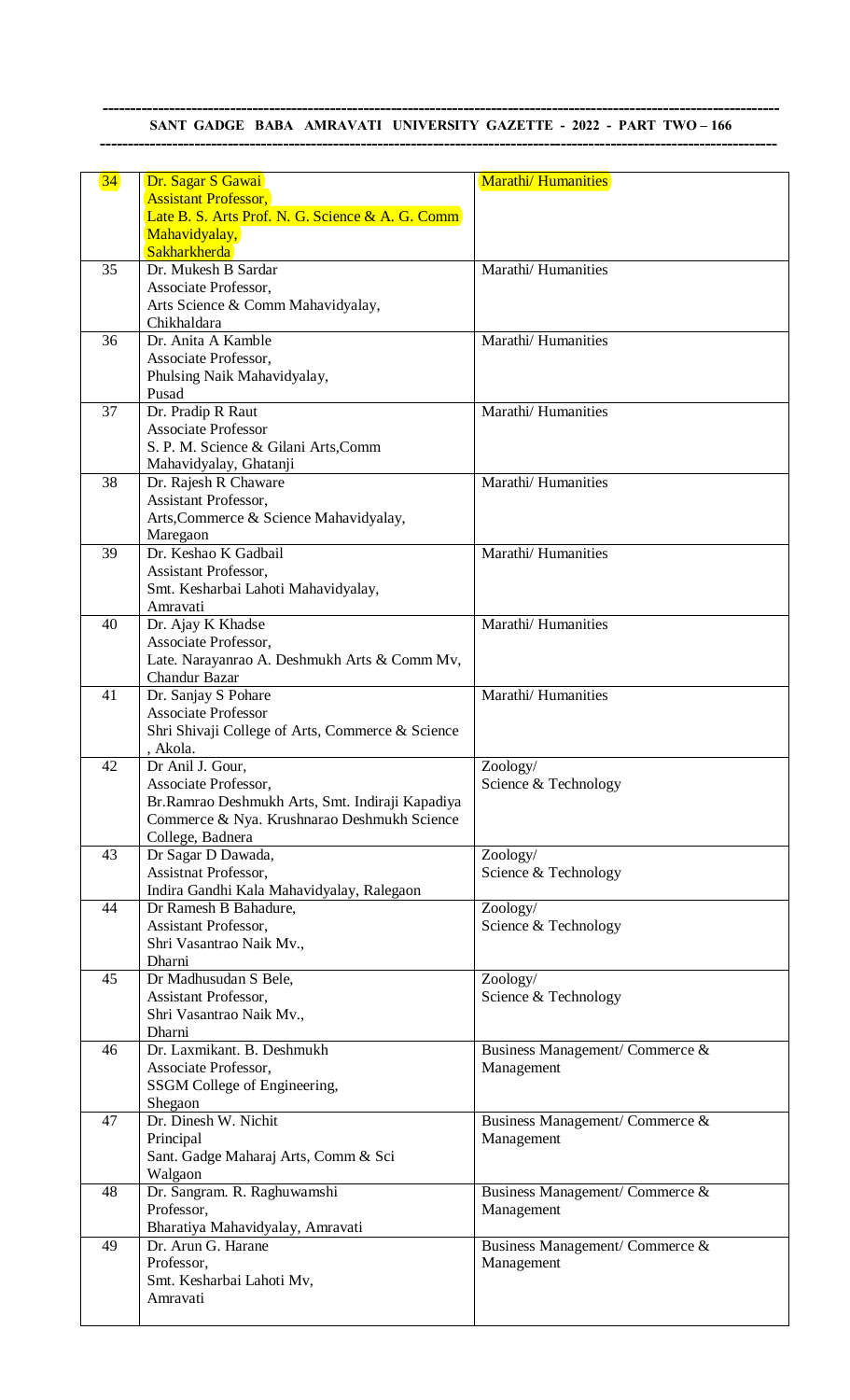## **-------------------------------------------------------------------------------------------------------------------------- SANT GADGE BABA AMRAVATI UNIVERSITY GAZETTE - 2022 - PART TWO -167 --------------------------------------------------------------------------------------------------------------------------**

| 50 | Dr. Vijaykumar M. Gawai                        | Business Management/ Commerce &                 |
|----|------------------------------------------------|-------------------------------------------------|
|    | Professor,                                     | Management                                      |
|    | Smt. Kesharbai Lahoti Mv,                      |                                                 |
|    | Amravati                                       |                                                 |
|    | Dr. Santosh S. Chandak                         |                                                 |
| 51 |                                                | Business Management/ Commerce &                 |
|    | Professor,                                     | Management                                      |
|    | Smt. Kesharbai Lahoti Mv,                      |                                                 |
|    | Amravati                                       |                                                 |
| 52 | Dr. V. L. Bhangdia                             | Business Management/ Commerce &                 |
|    |                                                |                                                 |
|    | Principal                                      | Management                                      |
|    | Smt. Kesharbai Lahoti Mv,                      |                                                 |
|    | Amravati                                       |                                                 |
| 53 | Dr. Ashish P. Mohata                           | Business Management/ Commerce &                 |
|    | <b>Assistant Professor</b>                     | Management                                      |
|    | Smt. Kesharbai Lahoti Mv,                      |                                                 |
|    | Amravati                                       |                                                 |
| 54 | Dr. Nitin W. Jaswante                          | Commerce/Commerce &                             |
|    |                                                |                                                 |
|    | <b>Assistant Professor</b>                     | Management                                      |
|    | Late Mandangopal Mundhada Arts, Comm &         |                                                 |
|    | Science College Chandur (Rly)                  |                                                 |
|    |                                                |                                                 |
| 55 | Dr. Suresh N. Gawai                            | Commerce/Commerce &                             |
|    | Associate Professor,                           |                                                 |
|    |                                                | Management                                      |
|    | Shri. Shivaji Science & Arts College,          |                                                 |
|    | Chikhli                                        |                                                 |
| 56 | Dr. Madhuri K. Tanurkar                        | Commerce/Commerce &                             |
|    | <b>Assistant Professor</b>                     | Management                                      |
|    | Arts, Comm & Science Mv,                       |                                                 |
|    | Maregaon                                       |                                                 |
| 57 | Dr.Nilesh N. Chotiya                           | Business Economics/Commerce &                   |
|    |                                                |                                                 |
|    | <b>Assistant Professor</b>                     | Management                                      |
|    | Smt. L. R. T. College of Commerce              |                                                 |
|    | Akola                                          |                                                 |
| 58 | Dr. Gayatri S. Tiwari                          | Business Economics/Commerce &                   |
|    | Associate Professor,                           | Management                                      |
|    | Smt. Kesharbai Lahoti Mahavidyalay,            |                                                 |
|    | Amravati                                       |                                                 |
|    |                                                |                                                 |
| 59 | Dr. Gajanan J. Rode                            | Library & Information Science/ Inter-           |
|    | Librarian                                      | disciplinary Studies                            |
|    | Mahatma Phule Arts & Science College,          |                                                 |
|    | Patur                                          |                                                 |
| 60 | Dr. Parwati K. Shirke                          | Library & Information Science/ Inter-           |
|    | Librarian                                      | disciplinary Studies                            |
|    | G. S. Tompe Arts, Comm & Science College,      |                                                 |
|    |                                                |                                                 |
|    | Chandur Bazar                                  |                                                 |
| 61 | Ku. Dipali R. Deshmukh                         | Library & Information Science/ Inter-           |
|    | Librarian                                      | disciplinary Studies                            |
|    | Smt. P. D. Patil, College of Social Work,      |                                                 |
|    | Khadki, Akola                                  |                                                 |
| 62 | Dr. Ranjana K. Jawanjal                        | Library & Information Science/ Inter-           |
|    | Librarian                                      | disciplinary Studies                            |
|    |                                                |                                                 |
|    | Shri. Dnyaneshwar M. Burangale Science & Arts  |                                                 |
|    | College, Shegaon                               |                                                 |
| 63 | Dr. Rupali A. Ingole (Tone)                    | Physical Education/ Science/ Inter-disciplinary |
|    | Director of Physical Education & Sports        | <b>Studies</b>                                  |
|    | Shri. Shivaji Science College,                 |                                                 |
|    | Amravati                                       |                                                 |
| 64 | Dr. Shrihari M. Sanap                          | Social Work/Inter-disciplinary Studies          |
|    |                                                |                                                 |
|    | Associate Professor,                           |                                                 |
|    | Ghulam Nabi Azad College of Social Work, Pusad |                                                 |
| 65 | Dr. Kishor N. Wahane                           | Social Work/Inter-disciplinary Studies          |
|    | Associate Professor                            |                                                 |
|    | Shri. Ramrao Sarnaik College of Social         |                                                 |
|    | Work, Washim                                   |                                                 |
|    |                                                |                                                 |
|    |                                                |                                                 |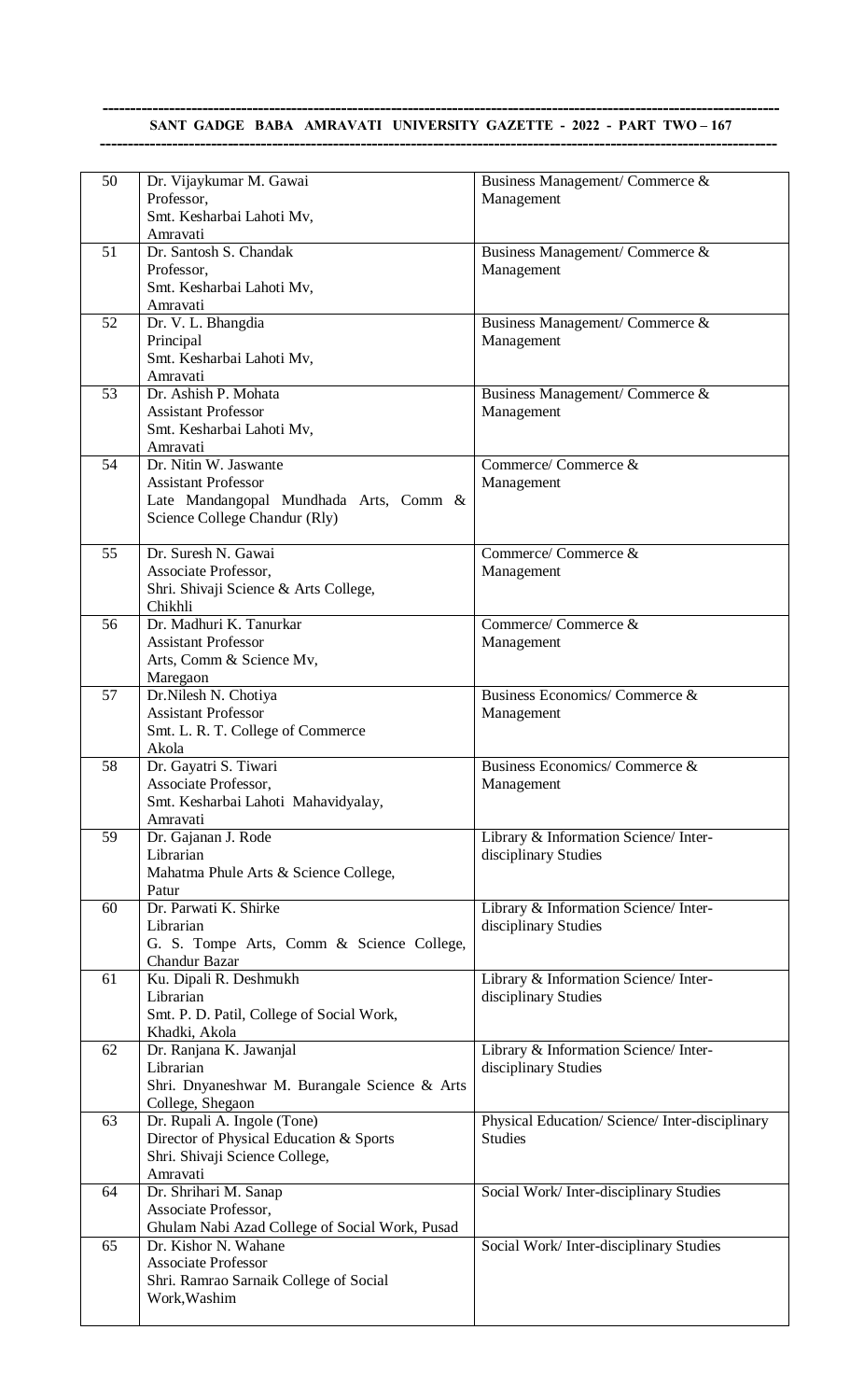#### SANT GADGE BABA AMRAVATI UNIVERSITY GAZETTE - 2022 - PART TWO - 168

| 66 | Dr. Kavita D. Kaware                                         | Social Work/Inter-disciplinary Studies |
|----|--------------------------------------------------------------|----------------------------------------|
|    | <b>Associate Professor</b>                                   |                                        |
|    | Smt. P. D. Patil College of Social Work                      |                                        |
|    | Khadki                                                       |                                        |
| 67 | Dr. Pranju R. Hirekhan                                       | Social Work/Inter-disciplinary Studies |
|    | <b>Assistant Professor</b>                                   |                                        |
|    | Mahatma Jyotiba Fule College of Social Work,<br>Yavatmal     |                                        |
| 68 | Dr. Ravindra J. Tayade                                       | Economics/Humanities                   |
|    | <b>Associate Professor</b>                                   |                                        |
|    | Takshashila Mahavidyalay,                                    |                                        |
|    | Amravati                                                     |                                        |
| 69 | Dr. Sandip M. Khanzode                                       | Economics/Humanities                   |
|    | <b>Assistant Professor</b>                                   |                                        |
|    | Late Madangopal Mundhada Arts, Comm &                        |                                        |
| 70 | Science College Chandur (Rly)<br>Dr. Gajanan A.Rahate        | <b>Economics/Humanities</b>            |
|    | <b>Assistant Professor</b>                                   |                                        |
|    | Abasaheb Parvekar Mahavidyalaya,                             |                                        |
|    | Yavatmal                                                     |                                        |
| 71 | Dr. Gajanan S. Kubade                                        | <b>Economics/Humanities</b>            |
|    | <b>Assistant Professor</b>                                   |                                        |
|    | M. S. Gote Arts, Comm & Science College,                     |                                        |
| 72 | Washim<br>Dr. Girish M. Mayee                                | Economics/Humanities                   |
|    | Professor                                                    |                                        |
|    | Shripad Krishna Kolhatkar Mahavidyalaya, Jalgaon             |                                        |
|    | (Jamod)                                                      |                                        |
| 73 | Dr. Bhanudas W. Somatkar                                     | English/Humanities                     |
|    | <b>Assistant Professor</b>                                   |                                        |
|    | Smt. Sindhutai Jadhao Arts & Science                         |                                        |
| 74 | Mahavidyalaya, Mehkar<br>Dr. Gopal B. Shelkikar              | English/Humanities                     |
|    | <b>Associate Professor</b>                                   |                                        |
|    | Phulsing Naik Mahavidyalaaaya,                               |                                        |
|    | Pusad                                                        |                                        |
| 75 | Dr. Sanober Kahkeshan                                        | English/Humanities                     |
|    | <b>Assistant Professor</b>                                   |                                        |
|    | Takshashila Mahavidyalay,                                    |                                        |
| 76 | Amravati<br>Dr. Pradnyashailee B. Sawai                      | English/Humanities                     |
|    | <b>Assistant Professor</b>                                   |                                        |
|    | Government Vidharbha Institute of Sciene &                   |                                        |
|    | Humanities, Amravati                                         |                                        |
| 77 | Dr. Priyamvada D. Bhat                                       | English/Humanities                     |
|    | <b>Assistant Professor</b>                                   |                                        |
|    | B. B. Arts N. B. Commerce & B. P. Science.<br>College Digras |                                        |
|    |                                                              |                                        |
| 78 | Dr. Surajprasad S. Shukla                                    |                                        |
|    | Professor                                                    |                                        |
|    | Janata Kala Vanijya Mahavidyalay,                            | English/Humanities                     |
|    | Malkapur                                                     |                                        |
| 79 | Dr. Nilesh P. Sulbhewar                                      |                                        |
|    | <b>Assistant Professor</b>                                   | English/Humanities                     |
|    | Shivshakti Arts & Commerce College, Babhulgaon               |                                        |
| 80 | Dr. Vijay D. Bhange                                          |                                        |
|    | Professor                                                    | English/Humanities                     |
|    | Bharatiya Mahavidyalay, Amravati                             |                                        |
|    |                                                              |                                        |
| 81 | Dr. Santosh R. Rathod<br>Professor                           |                                        |
|    | Smt. Kesharbai Lahoti Mahavidyalay,                          | English/Humanities                     |
|    | Amravati                                                     |                                        |
|    |                                                              |                                        |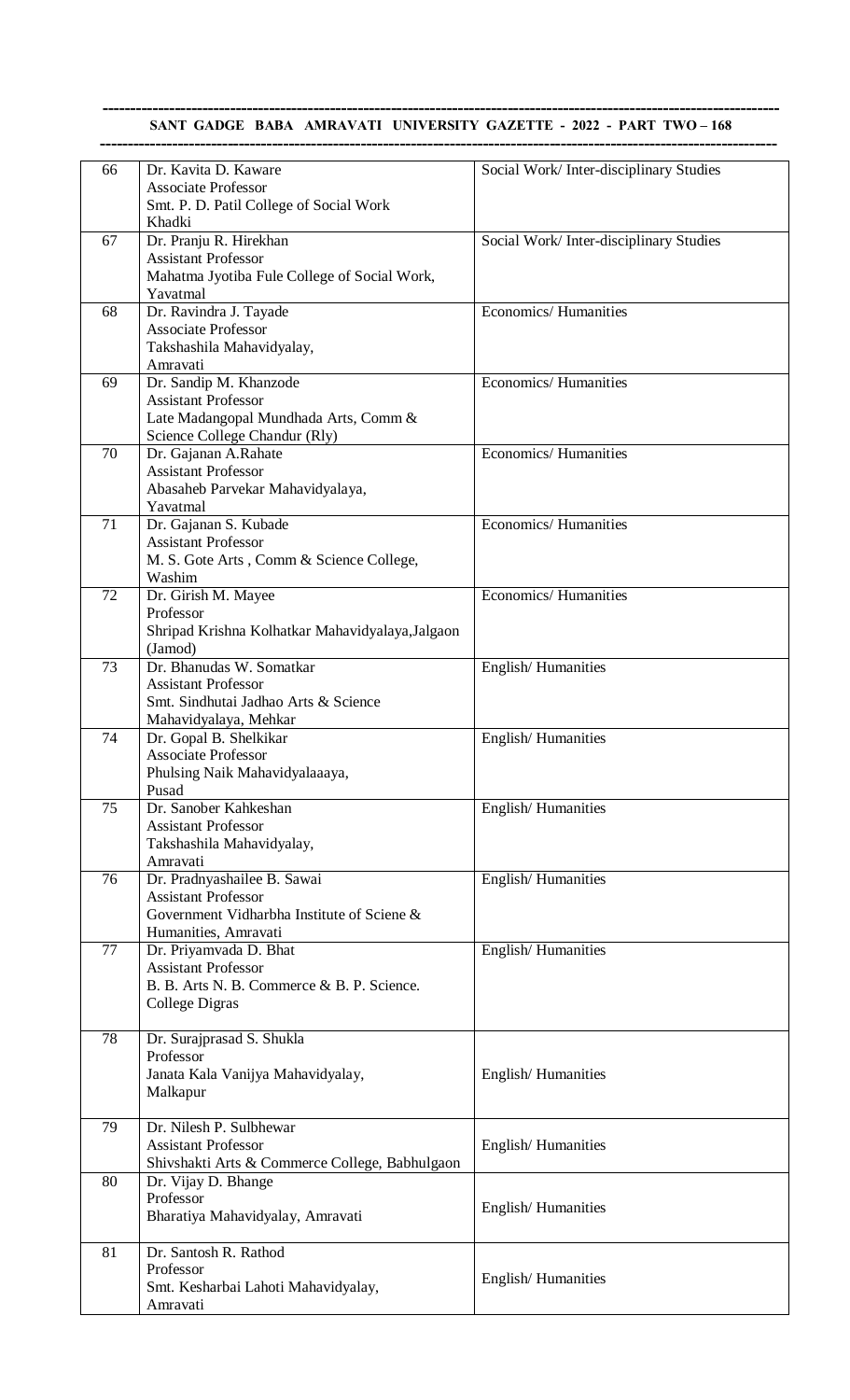# SANT GADGE BABA AMRAVATI UNIVERSITY GAZETTE - 2022 - PART TWO - 169 **--------------------------------------------------------------------------------------------------------------------------**

| 82 | Dr. Jagruti S. Vyas<br><b>Assistant Professor</b>                             | English/Humanities                   |
|----|-------------------------------------------------------------------------------|--------------------------------------|
|    | Smt. Kesharbai Lahoti Mahavidyalay,<br>Amravati                               |                                      |
| 83 | Dr. Sanjay M. Reddy<br><b>Assistant Professor</b>                             |                                      |
|    | Smt. Kesharbai Lahoti Mahavidyalay,<br>Amravati                               | English/Humanities                   |
| 84 | Dr. Rajendra P. Shinde                                                        |                                      |
|    | Professor<br>Government Vidarbha Institute of Science &                       | Geography/Humanities                 |
|    | Humanities, Amravati                                                          |                                      |
| 85 | Dr. Sandeep V. Bhurale<br><b>Assistant Professor</b>                          |                                      |
|    | Mungsaji Maharaj Mahavidyalay,                                                | History/Humanities                   |
| 86 | Darwha<br>Dr. Dashrath. S. Pawar                                              |                                      |
|    | <b>Assistant Professor</b>                                                    | History/Humanities                   |
| 87 | Milind Mahavidyalay, Mulawa<br>Dr. Subhash. S. Pawar                          |                                      |
|    | <b>Associate Professor</b>                                                    | History/Humanities                   |
|    | Arts & Comm College, Warvat-Bakal                                             |                                      |
| 88 | Dr. Prasanna P. Bagde<br><b>Assistant Professor</b>                           | History/Humanities                   |
|    | Shri. Ganesh Arts College , Kumbhari                                          |                                      |
| 89 | Akola<br>Dr. Radha R. Sawjiyani                                               | Home-Economics/ Humanities           |
|    | Professor                                                                     |                                      |
|    | Smt. Radha Devi Goenka College for Women,<br>Alola                            |                                      |
| 90 | Dr. Ujwala R. Bajpai                                                          | Home-Economics/ Humanities           |
|    | Professor                                                                     |                                      |
|    | Smt. Radha Devi Goenka College for Women,<br>Akola                            |                                      |
| 91 | Dr. Vaishali. R. More                                                         | Home-Economics/Humanities            |
|    | <b>Associate Professor</b><br>Smt. Sindhutai Jadhao Arts & Science Mv, Mehkar |                                      |
| 92 | Dr. Janardan G. Katkar                                                        | Marathi/Humanities                   |
|    | <b>Associate Professsor</b><br>Govt. Vidarbha Institute Science & Humanities  |                                      |
|    | Amravati                                                                      |                                      |
| 93 | Dr. Smita C. Shende<br><b>Associate Professsor</b>                            | Marathi/Humanities                   |
|    | Babaji Datey Kala & Vanijya Mahavidyalay,                                     |                                      |
| 94 | Yavarmal<br>Dr. Manojkumar D. Deshpande                                       | Music/Humanities                     |
|    | <b>Assistant Professor</b>                                                    |                                      |
|    | Ghulam Nabi Azad Arts, Comm & Science<br>College, Barshitakli                 |                                      |
| 95 | Dr. Prakash W. Pantawane                                                      | <b>Political Science/ Humanities</b> |
|    | <b>Assistant Professor</b>                                                    |                                      |
|    | J. D. Patil Sangludkar Mahavidyalaya,<br>Daryapur                             |                                      |
| 96 | Dr. Laxman F. Shirale                                                         | <b>Political Science/ Humanities</b> |
|    | <b>Assistant Professor</b><br>Vidaharbha Mahavidyalay, Buldana                |                                      |
| 97 | Dr. Nagesh K. Gaikwad                                                         | <b>Political Science/ Humanities</b> |
|    | <b>Assistant Professor</b><br>S. P. M. Tatyasaheb Mahajan Arts & Comm         |                                      |
|    | College Chikhali                                                              |                                      |
| 98 | Dr. Gajanan R. Ratnaparkhi<br><b>Assistant Professor</b>                      | Psychology/Humanities                |
|    | Mahatma Jyotiba Fule Mahavidyalay,                                            |                                      |
|    | Amravati                                                                      |                                      |
|    |                                                                               |                                      |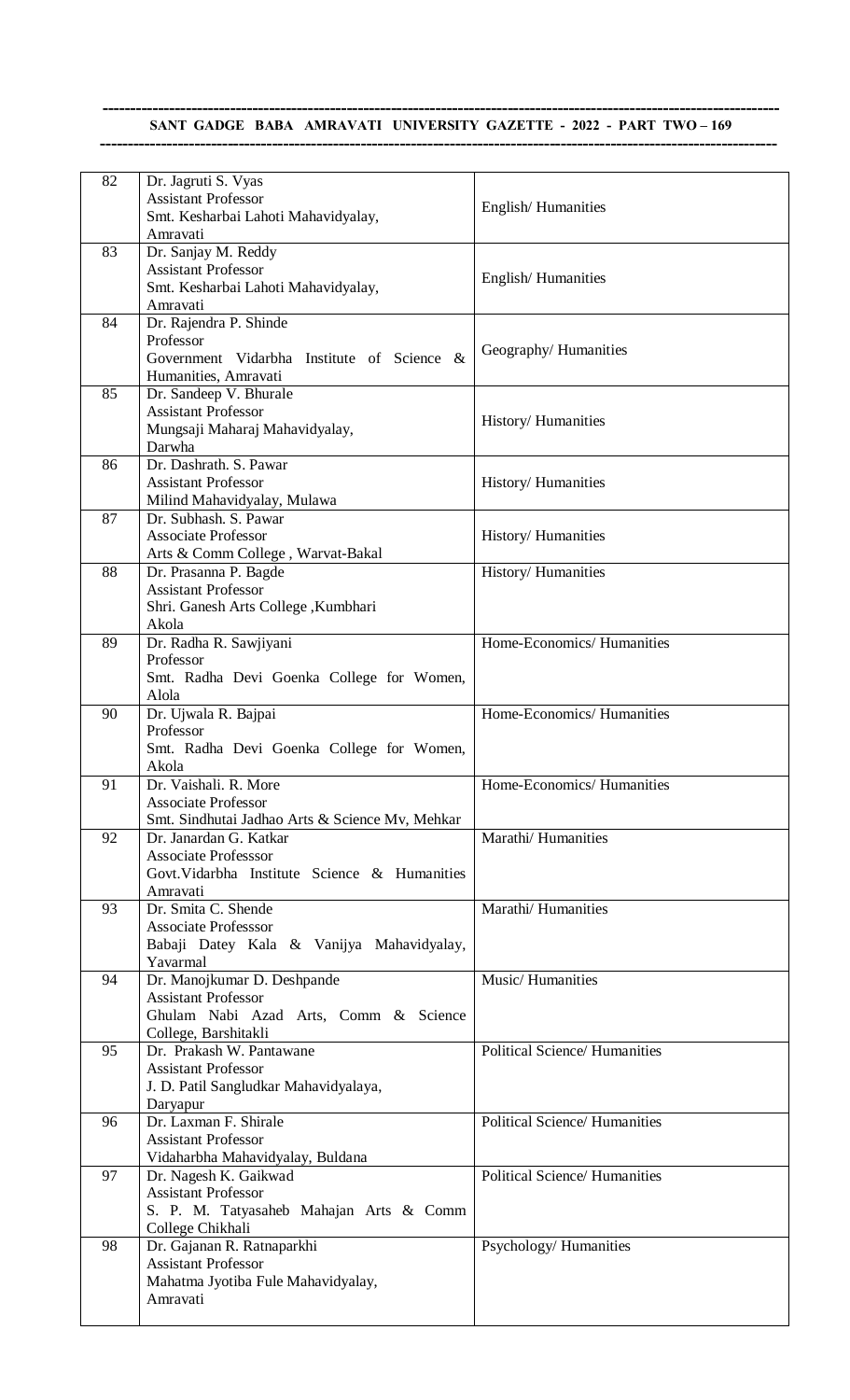## **-------------------------------------------------------------------------------------------------------------------------- SANT GADGE BABA AMRAVATI UNIVERSITY GAZETTE - 2022 - PART TWO - 170 --------------------------------------------------------------------------------------------------------------------------**

| 99  | Dr. Meenakshi S. Bhandakkar                             | Sanskrit/Humanities                 |
|-----|---------------------------------------------------------|-------------------------------------|
|     | <b>Assistant Professor</b>                              |                                     |
|     | Late Mandangopal Mundhada Arts, Comm &                  |                                     |
|     | Science College Chandur Rly                             |                                     |
| 100 | Dr. Nitin R. Bhingare                                   | Sociology/Humanities                |
|     | <b>Assistant Professor</b>                              |                                     |
|     | Mungasaji Maharaj Mahavidyalay,                         |                                     |
|     | Darwha                                                  |                                     |
| 101 | Dr. Damodhar C. Dudhe                                   | Sociology/Humanities                |
|     | <b>Assistant Professor</b>                              |                                     |
|     | Smt. Savitabai U. Deshmukh Mv,                          |                                     |
| 102 | Digras<br>Dr. Bharti K. Deshmukh                        |                                     |
|     | <b>Assistant Professor</b>                              | Sociology/Humanities                |
|     |                                                         |                                     |
|     | Shri. Ramrao Sarnaik College of Social Work,<br>Washim  |                                     |
| 103 | Dr. Minal J. Keche                                      | Botany / Science & Technology       |
|     | <b>Assistant Professor</b>                              |                                     |
|     | Rajarshee Shahu Science College Chandur Rly             |                                     |
| 104 | Dr. Sanjay J. Ishwarkar                                 | Botany / Science & Technology       |
|     | <b>Assistant Professor</b>                              |                                     |
|     | Brijlal Biyani Science College,                         |                                     |
|     | Amravati                                                |                                     |
| 105 | Dr. Monali S. Patbage - Ghurde                          | Botany / Science & Technology       |
|     | <b>Assistant Professor</b>                              |                                     |
|     | Vidya Bharati Mahavidyalaya, Camp,                      |                                     |
|     | Amravati                                                |                                     |
| 106 | Dr. Pankaj M. Kahate                                    | Botany / Science & Technology       |
|     | <b>Assistant Professor</b>                              |                                     |
|     | Phulsing Naik Mahavidyalaya,                            |                                     |
|     | Pusad                                                   |                                     |
| 107 | Dr. Suwarna P. Dakhore                                  | Botany / Science & Technology       |
|     | <b>Assistant Professor</b>                              |                                     |
|     | Mahatma Phule Arts and Science College, Patur           |                                     |
| 108 | Dr. Nitin A. Khandare                                   | Botany / Science & Technology       |
|     | <b>Assistant Professor</b>                              |                                     |
|     | Shri. Vasantrao Naik Mahavidyalaya, Dharni              |                                     |
| 109 | Dr. Sachin K. Tippat<br><b>Assistant Professor</b>      | Botany / Science & Technology       |
|     | Arts, Commerce & Science College, Kiran Nagar,          |                                     |
|     | Amravati                                                |                                     |
| 110 | Dr. Prabhakar D. Wanjare                                | Botany / Science & Technology       |
|     | <b>Assistant Professor</b>                              |                                     |
|     | G. S. Gawande Mahavidyalaya Umarkhed                    |                                     |
| 111 | Dr. Tukaram P. Chavan                                   | Chemistry/ Science & Technology     |
|     | <b>Associate Professor</b>                              |                                     |
|     | Amolakchand Mahavidyalay, Yavatmal                      |                                     |
| 112 | Dr. Pawan P. Kalbende                                   | Chemistry/ Science & Technology     |
|     | <b>Assistant Professor</b>                              |                                     |
|     | Jagadamba Mahavidyalaya, Achalpur                       |                                     |
| 113 | Dr. Sharad S. Idhole                                    | Chemistry/ Science & Technology     |
|     | <b>Assistant Professor</b>                              |                                     |
|     | Ghulam Nabi Azad Arts Comm and Science                  |                                     |
|     | College Barshitakali                                    |                                     |
| 114 | Dr. Tulshiram L. Dadmal                                 | Chemistry/ Science & Technology     |
|     | <b>Assistant Professor</b>                              |                                     |
|     | Government Vidarbha Institute of Science &              |                                     |
|     | Humanities, Amravati                                    |                                     |
| 115 | Dr. Prashant O Modani                                   | Civil Engg/ Science & Technology    |
|     | <b>Assistant Professor</b>                              |                                     |
|     | Pankaj Laddhad Institute of Technology<br>$\&$          |                                     |
|     | Management Studies, Yelgaon, Buldana                    |                                     |
| 116 | Dr. Narendra. M. Kandoi                                 | Computer Science & Engg / Science & |
|     | <b>Associate Professor</b><br>S. S. G. M. C. E. Shegaon | Technology                          |
|     |                                                         |                                     |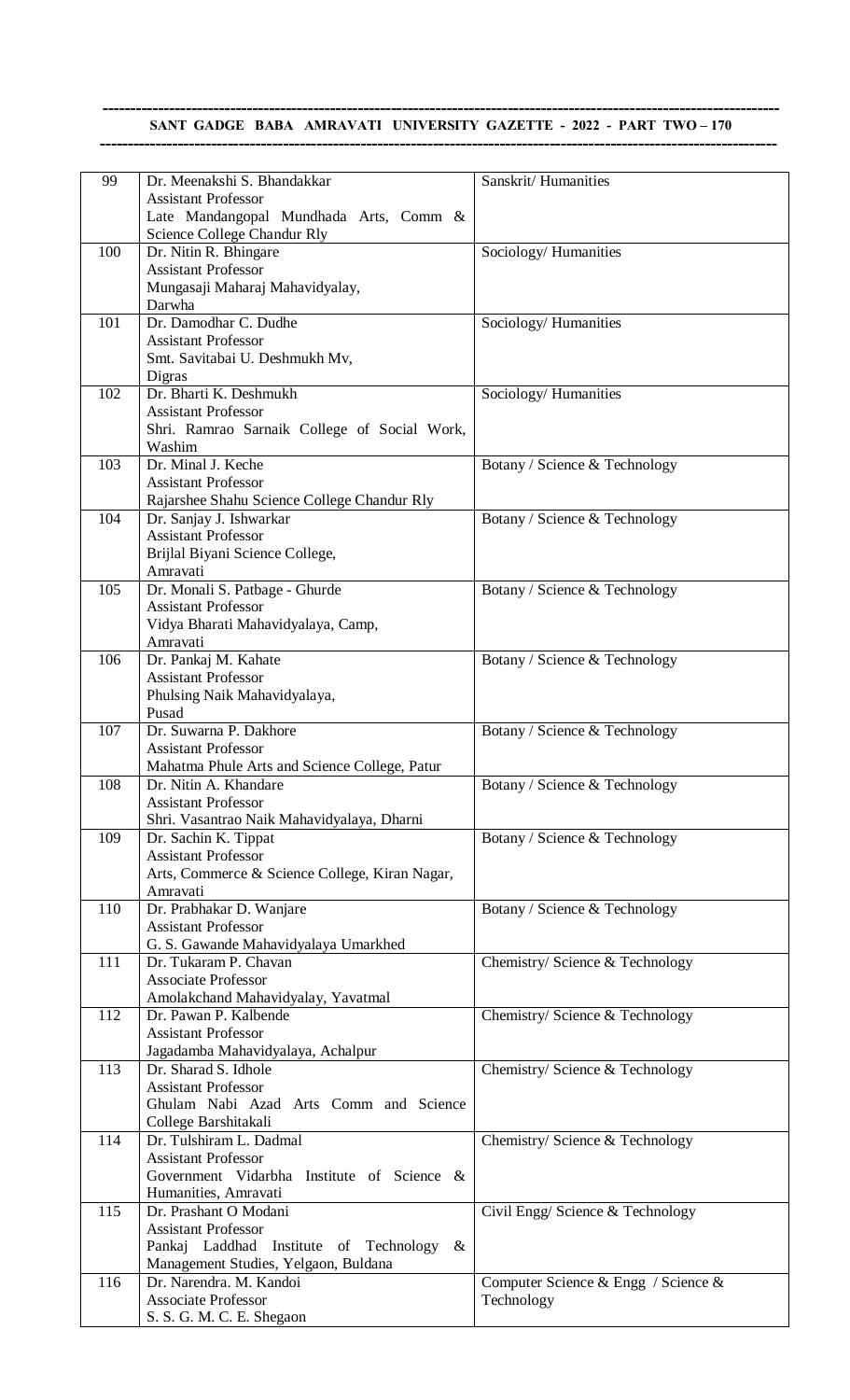# **SANT GADGE BABA AMRAVATI UNIVERSITY GAZETTE - 2022 - PART TWO – 171 --------------------------------------------------------------------------------------------------------------------------**

| 117 | Dr. Ratnashil N. Khobragade                         | Computer Science/ Science & Technology       |
|-----|-----------------------------------------------------|----------------------------------------------|
|     | <b>Assistant Professor</b>                          |                                              |
|     | P. G. Dept of Computer Science SGBAU, Amravati      |                                              |
| 118 | Dr. Sachin J Dighade                                | Cosmetic Technology/ Science & Technology    |
|     | Principal                                           |                                              |
|     | Institute of Pharmacy And Research, Badnera         |                                              |
|     | Amravati                                            |                                              |
| 119 | Dr. Shirish V. Pattalwar                            | Electronics & Telecommunication Engg/        |
|     | <b>Associate Professor</b>                          | Science & Technology                         |
|     | Prof. Ram Meghe Institute of Technology &           |                                              |
|     | Research, Badnera                                   |                                              |
| 120 | Dr.Ratnashil N. Khobragade                          | Information Technology/ Science & Technology |
|     | <b>Assistant Professor</b>                          |                                              |
|     | P. G. Dept of Computer Science, SGBAU,              |                                              |
|     | Amravati                                            |                                              |
| 121 | Dr. Rajesh P Wankhade                               | Mathematics/ Science & Technology            |
|     | <b>Assiatant Professor</b>                          |                                              |
|     | Jawaharlal Darda Institute of Engineering &         |                                              |
|     | Technology, Yavatmal                                |                                              |
| 122 | Dr. Parag R. Wadnerkar                              | Mechanical Engg/Science & Technology         |
|     | <b>Associate Professor</b>                          |                                              |
|     | P. R. Pote (Patil) College of Engineering &         |                                              |
|     |                                                     |                                              |
| 123 | Management, Amravati<br>Dr. Rahul M. Sherekar       | Mechanical Engg/Science & Technology         |
|     | <b>Assiatant Professor</b>                          |                                              |
|     |                                                     |                                              |
|     | Jawaharlal Darda Unstitute of Engineering & Tech,   |                                              |
| 124 | Yavatmal<br>Dr. Pramod V. Burakle                   |                                              |
|     |                                                     | Pharmaceutical Science/ Science & Technology |
|     | <b>Associate Professor</b>                          |                                              |
|     | Dr. Rajendra Gode College of Pharmacy, Malkapur     |                                              |
| 125 | Dr. Rajesh R. Risodkar                              | Physics/ Science & Technology                |
|     | <b>Assistant Professor</b>                          |                                              |
|     | R. A. Arts Shri. M. K.Commerce and Shri S. R.       |                                              |
|     | Rathi Science College, Washim                       |                                              |
| 126 | Dr. Vinod S. Kalyamwar                              | Physics/ Science & Technology                |
|     | <b>Associate Professor</b>                          |                                              |
|     | Bharatiya Mahavidylaya, Amravati                    |                                              |
| 127 | Dr. Bapurao D. Watode<br><b>Assistant Professor</b> | Physics/ Science & Technology                |
|     |                                                     |                                              |
|     | Phulsing Naik Mahavidyalaya, Pusad                  |                                              |
| 128 | Dr. Prashant D. Bageshwar                           | Physics/ Science & Technology                |
|     | <b>Associate Professor</b>                          |                                              |
|     | Mungasaji Maharaj Mahavidyalay,<br>Darwha           |                                              |
|     |                                                     |                                              |
| 129 | Dr. Shrikant H. Nimkar                              | Physics/ Science & Technology                |
|     | <b>Assistant Professor</b>                          |                                              |
|     | Shri. Shivaji Arts, Comm & Science College, Akot    |                                              |
| 130 | Dr. Sanjay B. Nagdeote                              | Physics/ Science & Technology                |
|     | <b>Associate Professor</b>                          |                                              |
|     | Amolakchand Mahavidyalay, Yavatmal                  |                                              |
| 131 | Dr. Ashwin P. Pachkawade                            | Physics/ Science & Technology                |
|     | <b>Assistant Professor</b>                          |                                              |
|     | Rajarshree Shahu Science College,                   |                                              |
|     | Chandur Railway                                     |                                              |
| 132 | Dr. Mirza Irshad Baig<br><b>Assistant Professor</b> | Physics/ Science & Technology                |
|     |                                                     |                                              |
|     | Prof. Ram Meghe College of Engineering and          |                                              |
|     | Management, Badnera                                 |                                              |
| 133 | Dr. Shruti R. Pande                                 | Zoology/Science & Technology                 |
|     | <b>Assistant Professor</b>                          |                                              |
|     | Jagadamba Mahavidyalay, Achalpur City               |                                              |
| 134 | Dr. Narendra A. Manwar                              | Zoology/Science & Technology                 |
|     | <b>Assistant Professor</b>                          |                                              |
|     | B. B. Arts N. B. Comm & B. P. Science               |                                              |
|     | <b>College Digras</b>                               |                                              |